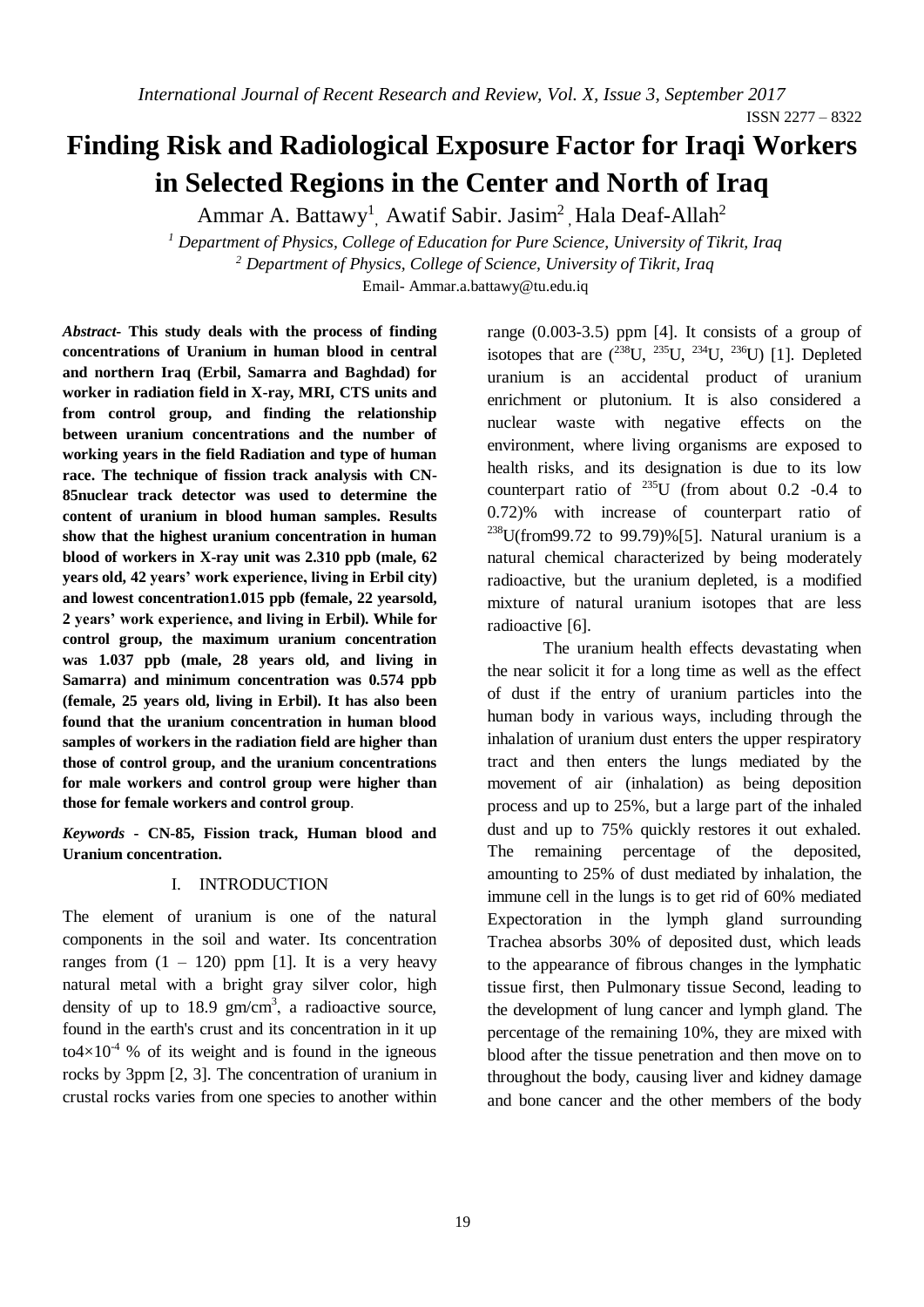[1]. Solid-state nuclear track detectors (SSNTDs) are normally used to determine the uranium concentration inhuman blood [7]. The fission track technique was suggested by Fleischer et al., who proposed the method of using thermal neutron irradiation of solid state track recordingmaterials that are in contact with both films and pressed together to dry the blood [3]. The aim of this study is to determine the concentration of uranium in the blood of the workers who are working in X-ray unit, MRI unit (Magnetic Resonance Imaging) and CTS unit (Computed Topography Scanning) in north and central of Iraq and from the healthy group.

#### II. EXPERIMENTAL METHOD

The experimental technique for uranium estimation is the same a reported elsewhere [8,9, 10,11 and 12]. In this study, 92 blood samples of volunteers, males and females, were collected from two groups. The first group included the workers by which 77 blood samples were collected from hospitals in Erbil, Samarra and Baghdad. While the second group included the healthy volunteers by which 15 blood samples from healthy volunteers who live in these governorates. Each sample was presented and classified according to some important parameters, age, gender, employment duration and smoking habits. The CN-85 nuclear track detector sheets of active layer (175) μm thick were used. These sheets were cut into small pieces of  $(1.25 \times 1.25)$  cm<sup>2</sup> area each, two drops of blood of known volume (70μL) were dried on a square CN-85 piece in a dust free atmosphere at normal unit temperature. The pellets were covered with CN-85 track detector on both sides and were put in a plate of paraffin wax at a distance of 5 cm from Am–Be neutron source with a thermal flounce equal to  $(3.024 \times 10^9 \text{ n cm}^2)$  for 7 days to cause latent damage to the detector due to  $^{235}$ U (n, f) reaction. After the irradiation, the CN-85 detectors were etched in  $(N = 6.25)$  NaOH solution at temperature of 60 ºC for 5 h. The induced fission tracks densities were recorded using Olympus optical microscope with magnification of 400X. The fission track densities were measured on the surfaces showing uniform distribution of uranium.

# III. CALCULATIONS

Explained by drawing the standard concentration  $(C_s)$  of the blood samples versus the track density, the slope of the resulted straight line was equal to  $(\rho_s/C_s)$ . Uranium concentration in the samples was determined by comparing between track density registered on the detectors and that of the standard solutions from the relation [13]:

$$
C_x = \rho_x \left( C_s / \rho_s \right) \tag{1}
$$

Where,  $\rho_x$  and  $\rho_s$  are the induced fission track densities for the unknown sample and standard solution (in tracks/mm<sup>2</sup>) respectively, while  $C_x$  and  $C_s$ denote the uranium concentration for unknown sample and standard solution in (ppb).

# IV. RESULT AND DISCUSSION

Uranium concentrations in blood samples from males and females of X-ray unit, MRI unit and CTS unit workers are shown in Tables 1, 2, 3, 4, 5 and 6. Table 1 shows that the uranium content in blood for female workers in X-ray unit in Erbil and Baghdad ranged from 1.015 ppb (female 22 years old, living in Erbil city) to 1.585 ppb (female, 50 years old, living in Erbil city) with a value averaging 1.324 ppb.

# Table I

Uranium concentration in blood samples for female workers of X-ray unit

| <b>Location</b> | Age<br>(years) | No. of<br>working<br>years | <b>Uranium</b><br>concentration<br>(ppb) |
|-----------------|----------------|----------------------------|------------------------------------------|
| Erbil           | 48             | 15                         | $1.448 \pm 0.271$                        |
| Erbil           | 50             | 26                         | $1.585 \pm 0.336$                        |
| Erbil           | 38             | 17                         | $1.466 \pm 0.273$                        |
| Erbil           | 32             | 8                          | $1.323 \pm 0.403$                        |
| Erbil           | 22             | 2                          | $1.015 \pm 0.250$                        |
| Erbil           | 25             | 2.5                        | $1.022 \pm 0.255$                        |
| Baghdad         | 24             | 3                          | $1.274 \pm 0.129$                        |
| Baghdad         | 31             | 4                          | $1.319 \pm 0.119$                        |
| Baghdad         | 30             | 8                          | $1.521 \pm 0.297$                        |
| Baghdad         | 25             | 3                          | $1.267 \pm 0.127$                        |
| Baghdad         | 47             | 8                          | $1.530 \pm 0.283$                        |
| Baghdad         | 24             | 1.5                        | $1.241 \pm 0.121$                        |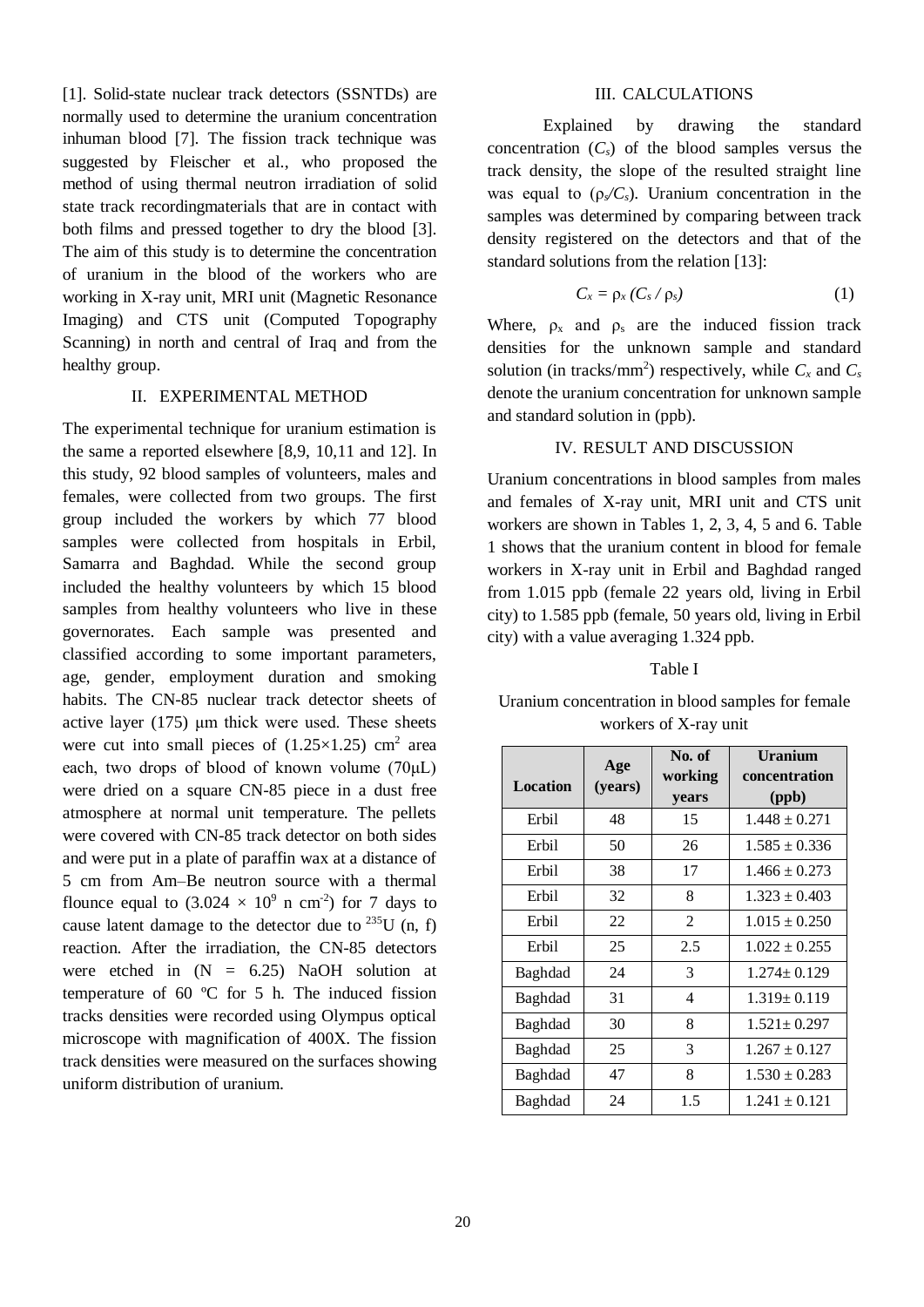| Baghdad | 24 |     | $1.253 \pm 0.121$ |
|---------|----|-----|-------------------|
| Baghdad | 24 | 2.5 | $1.264 \pm 0.129$ |
| Average |    |     | $1.324 \pm 0.222$ |

Table II shows that the content of uranium in blood for male workers in X-ray unit in Erbil, Baghdad and Samarra ranged from 1.176 ppb (male, 35 years old, living in Samarra city) to 2.310 ppb (male, 62 years old, living in Erbil city) with a value averaging 1.557 ppb.

Table III shows that the uranium content in blood for female workers in MRI unit in Erbil and Baghdad ranged from 1.044 ppb (female, 22 years old, living in Baghdad city) to 1.410 ppb (female, 40 years old, living in Baghdad city) with a value averaging 1.158 ppb.

Table IV shows that the content of uranium in blood for male workers in MRI unit in Erbil, Baghdad and Samarra ranged from 1.020 ppb (male, 25 years old, living in Erbil city) to 1.706 ppb (male, 54 years old, living in Samarra city) with a value averaging 1.256 ppb.

## Table II

Uranium concentration in blood samples for male workers of X-ray unit

| <b>Location</b> | Age     | No. of<br>working | Uranium<br>concentration |
|-----------------|---------|-------------------|--------------------------|
|                 | (years) | years             | (ppb)                    |
| Erbil           | 34      | 8                 | $1.328 \pm 0.396$        |
| Erbil           | 54      | 37                | $2.021 \pm 0.200$        |
| Erbil           | 62      | 42                | $2.310 \pm 0.352$        |
| Erbil           | 51      | 28                | $1.736 \pm 0.560$        |
| Erbil           | 51      | 29                | $1.876 \pm 0.393$        |
| Erbil           | 47      | 26                | $1.561 \pm 0.474$        |
| Erbil           | 52      | 29                | $1.907 \pm 0.538$        |
| Erbil           | 49      | 20                | $1.502 \pm 0.271$        |
| Erbil           | 62      | 30                | $2.007 \pm 0.401$        |
| Erbil           | 28      | 9                 | $1.408 \pm 0.249$        |
| Erbil           | 30      | 8                 | $1.345 \pm 0.418$        |
| Samarra         | 27      | 4                 | $1.464 \pm 0.386$        |
| Samarra         | 24      | $\overline{7}$    | $1.527 \pm 0.358$        |
| Samarra         | 35      | 1.5               | $1.176 \pm 0.330$        |
| Samarra         | 27      | 2                 | $1.214 \pm 0.343$        |

| Samarra | 30      | 6                        | $1.517 \pm 0.339$ |
|---------|---------|--------------------------|-------------------|
| Samarra | 36      | $\overline{\phantom{1}}$ | $1.494 \pm 0.283$ |
| Samarra | 25      | 2.5                      | $1.229 \pm 0.384$ |
| Baghdad | 28      | 6                        | $1.395 \pm 0.157$ |
| Baghdad | 50      | 27                       | $1.900 \pm 0.332$ |
| Baghdad | 26      | 6                        | $1.403 \pm 0.159$ |
| Baghdad | 40      | 1                        | $1.230 \pm 0.121$ |
| Baghdad | 34      | 2                        | $1.257 \pm 0.129$ |
|         | Average |                          |                   |

# Table III

Uranium concentration in blood samples for female workers of MRI unit

| Location | Age<br>(years) | No. of<br>working<br>years | Uranium<br>concentration<br>(ppb) |
|----------|----------------|----------------------------|-----------------------------------|
| Erbil    | 26             | 4                          | $1.069 \pm 0.355$                 |
| Erbil    | 33             | 11                         | $1.166 + 0.340$                   |
| Erbil    | 34             | 7                          | $1.078 \pm 0.272$                 |
| Erbil    | 36             | 7                          | $1.089 \pm 0.197$                 |
| Baghdad  | 29             | 6                          | $1.187 \pm 0.338$                 |
| Baghdad  | 22             | 1                          | $1.044 \pm 0.085$                 |
| Baghdad  | 33             | 9                          | $1.214 \pm 0.199$                 |
| Baghdad  | 36             | 3                          | $1.165 \pm 0.338$                 |
| Baghdad  | 40             | 22                         | $1.410 \pm 0.371$                 |
|          | Average        |                            | $1.158 \pm 0.277$                 |

# Table IV

Uranium concentration in blood samplesfor male workers of MRI unit

|                 | Age     | No. of  | <b>Uranium</b>    |
|-----------------|---------|---------|-------------------|
| <b>Location</b> | (years) | working | concentration     |
|                 |         | years   | (ppb)             |
| Erbil           | 35      | 12      | $1.116 \pm 0.280$ |
| Erbil           | 47      | 16      | $1.250 \pm 0.370$ |
| Erbil           | 46      | 13      | $1.149 \pm 0.336$ |
| Erbil           | 41      | 12      | $1.114 + 0.377$   |
| Erbil           | 45      | 25      | $1.310 \pm 0.446$ |
| Erbil           | 25      | 1.5     | $1.020 \pm 0.158$ |
| Samarra         | 54      | 26      | $1.706 \pm 0.765$ |
| Samarra         | 45      | 5       | $1.384 + 0.368$   |
| Samarra         | 29      |         | $1.267 \pm 0.377$ |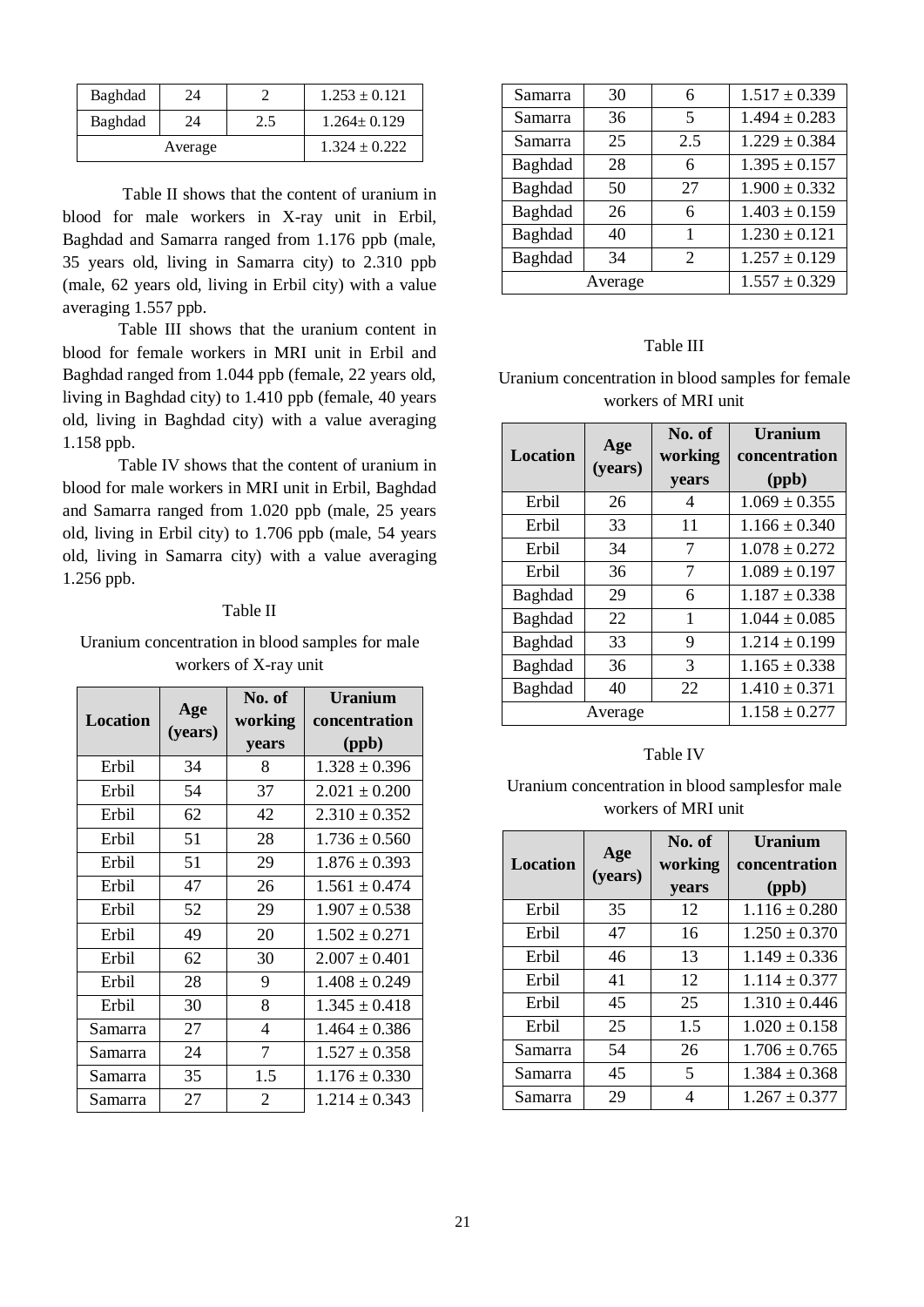| Samarra | 23 | $\mathcal{D}$ | $1.100 \pm 0.218$ |
|---------|----|---------------|-------------------|
| Samarra | 27 | 4.5           | $1.359 \pm 0.404$ |
| Baghdad | 43 | 20            | $1.392 \pm 0.374$ |
| Baghdad | 30 |               | $1.195 \pm 0.190$ |
| Baghdad | 52 | 10            | $1.226 \pm 0.199$ |
| Average |    |               | $1.256 \pm 0.565$ |

Table V shows that the uranium content in blood for female workers in CTS unit in Erbil and Baghdad ranged from 1.320 ppb (female, 29 years old, living in Erbil city) to 1.75 ppb (female, 52 years old, living in Baghdad city) with a value averaging 1.5 ppb.

#### Table V

Uranium concentration in blood samplesfor female workers of CTS unit

| <b>Location</b> | Age<br>(years) | No. of<br>working<br><b>years</b> | <b>Uranium</b><br>concentration<br>(ppb) |
|-----------------|----------------|-----------------------------------|------------------------------------------|
| Erbil           | 29             |                                   | $1.320 \pm 0.381$                        |
| Baghdad         | 42             | 6                                 | $1.424 \pm 0.231$                        |
| Baghdad         | 52             | 26                                | $1.756 \pm 0.331$                        |
| Average         |                |                                   | $1.5 \pm 0.315$                          |

Table VI showed that the content of uranium in blood for male workers in CTS unit in Erbil and Baghdad ranged from 1.096 ppb (male, 43 years old, living in Erbil city) to 2.056 ppb (male, 75 years old, living in Erbil city) with a value averaging 1.447 ppb.

### Table VI

Uranium concentration in blood samplesfor male workers of CTS unit

| <b>Sample</b><br>code | Age<br>(years) | No. of<br>working<br><b>years</b> | Uranium<br>concentration<br>(ppb) |
|-----------------------|----------------|-----------------------------------|-----------------------------------|
| Erbil                 | 35             | 10                                | $1.365 \pm 0.325$                 |
| Erbil                 | 37             | 11                                | $1.391 \pm 0.619$                 |
| Erbil                 | 53             | 3                                 | $1.249 \pm 0.530$                 |
| Erbil                 | 43             | 1                                 | $1.096 \pm 0.402$                 |
| Erbil                 | 35             | 12                                | $1.440 \pm 0.469$                 |
| Erbil                 | 32             | 4                                 | $1.289 \pm 0.273$                 |
| Erbil                 | 48             | 24                                | $1.481 \pm 0.538$                 |

| Erbil   | 75 | 46 | $2.056 \pm 0.524$ |
|---------|----|----|-------------------|
| Erbil   | 57 | 28 | $1.863 \pm 0.770$ |
| Baghdad | 41 | 2  | $1.382 \pm 0.229$ |
| Baghdad | 31 |    | $1.404 \pm 0.229$ |
| Baghdad | 27 | 4  | $1.409 \pm 0.231$ |
| Baghdad | 23 | 4  | $1.400 \pm 0.232$ |
| Baghdad | 37 | 6  | $1.436 \pm 0.231$ |
| Average |    |    | $1.447 \pm 0.400$ |

Fig. 1 shows the average of uranium concentrations in blood samples for X-ray unit, MRI unit and CTS unit workers according to the number of working years. It was found that the following divisions were the most appropriate, as it provides an acceptable statistical number in each group: (A) 1–7 years, (B) 8–14 years, (C) 15–21 years, (D) 22–28 years, and (E) more 29 years.



Fig. 1 The average of Uranium Concentration in Blood samples of workers in X-ray, MRI and CTS units according to the number of Working years.

### V. CONCLUSIONS

The uranium concentrations in the blood samples of workers were found to increase with the increasing number of working years, and were higher than those of control group in the different governorates of Iraq. The average values of uranium concentration for male workers were higher than those for female Workers, except CTS unit the concentration of uranium in female was higher than male, this corresponds to [13] and the results show that smoking and alcohol increase the concentration of uranium in human blood.